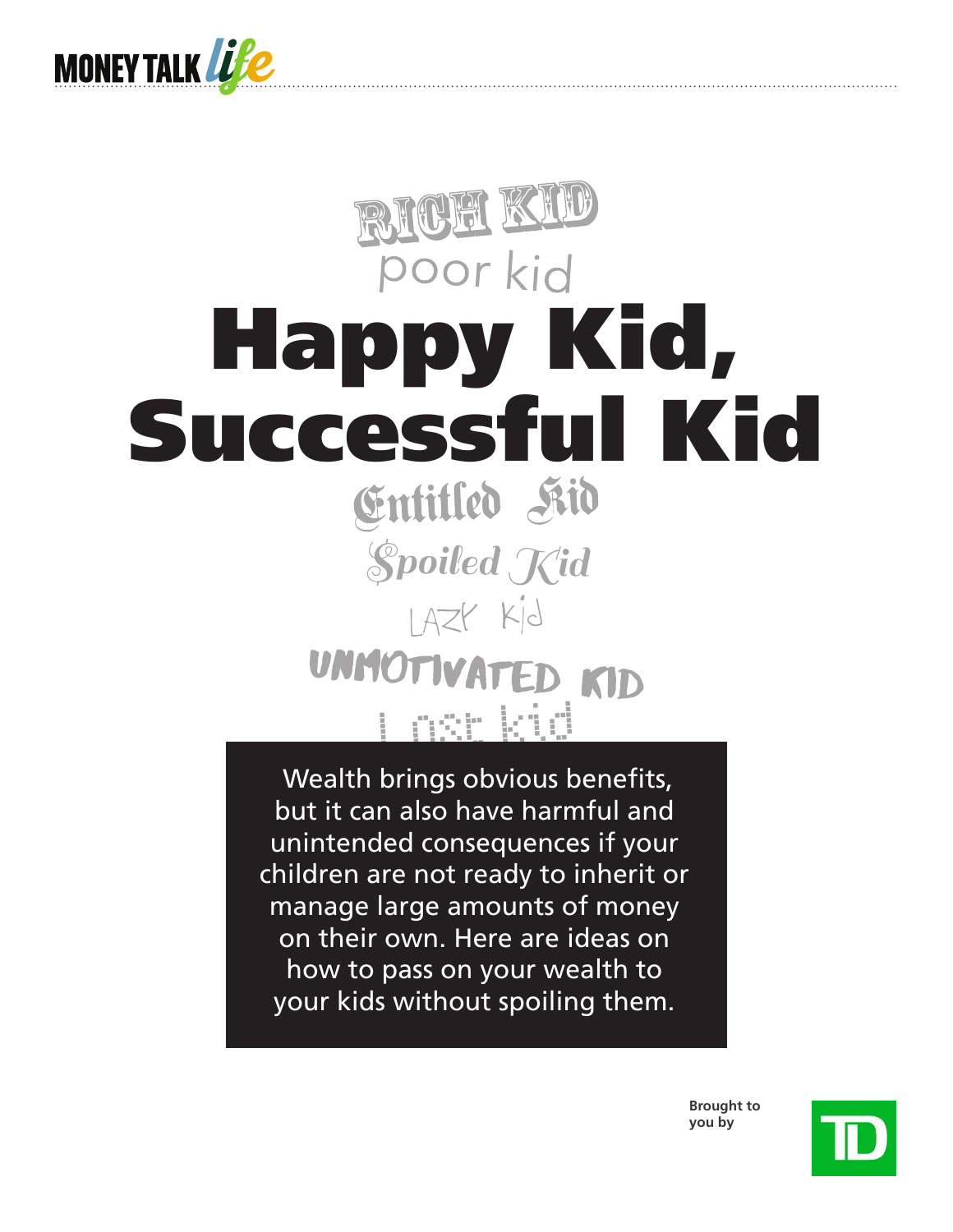

andra comes from a working-class immigrant family. Her husband,<br>Pete, has the same background and both worked hard in and<br>outside of school and became successful — Sandra in accounting<br>and Pate as a financial analyst. Now Pete, has the same background and both worked hard in and outside of school and became successful — Sandra in accounting and Pete as a financial analyst. Now in their 50s, they and their three kids live comfortably in a large home in an affluent neighbourhood with abundant disposable income, yet they still have a vigorous work ethic they hope to pass on to their kids.

In fact, they hope independence, self-sufficiency and the benefits of hard work may be the only things they pass on to their kids because Sandra and Pete have decided to only leave their children a small amount of money in their will.

Canada's wealthiest generation is aging and it must soon decide what it wishes to do with its wealth; give it to charity, pass it on to the kids or spend it on themselves. It is estimated that more than US\$1.5 trillion dollars will be passed down to the next generation in North America over the next 10 years.<sup>1</sup> So the Moms and Dads with money to give must make a decision. Should they pay their kids' way even though they are adults, give them cash to help them start out, give them large gifts, such as an early inheritance, or make a traditional estate plan to give their assets to their kids after they die? But, how much money is enough and how much should you give them?

## Money can't buy happiness

Sandra and Pete are not alone. Many others, ranging from billionaires like Bill and Melinda Gates to those with more modest nest-eggs, are choosing to leave only a small part of their fortunes to their children.<sup>2</sup> Those parents believe wealth can be a burden for those who didn't personally earn it and that the qualities needed to become a fulfilled adult — the capacity and desire to get ahead in life — are much more enriching and worth striving for than having money for money's sake.<sup>3</sup>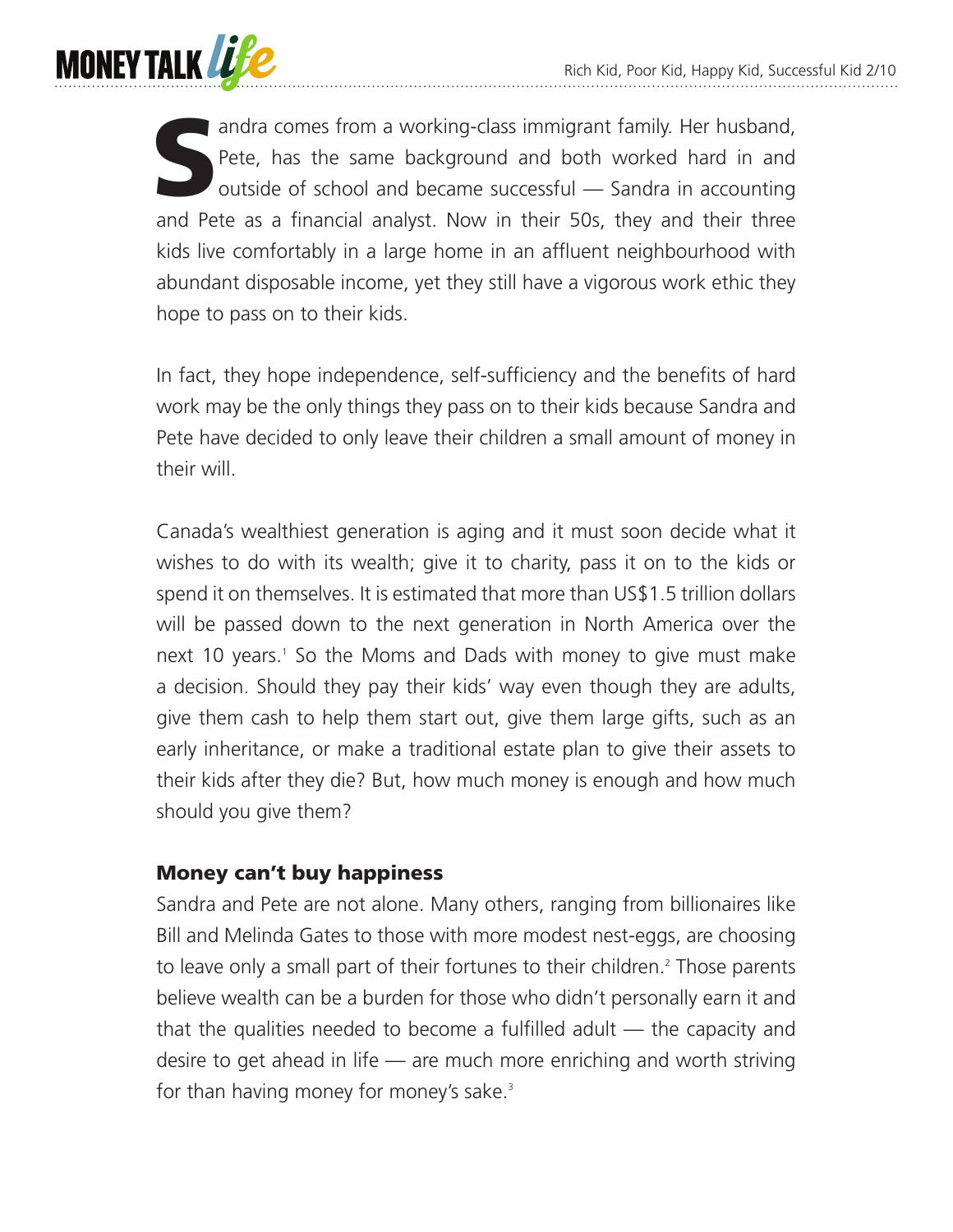

Sandra and Pete know that being a parent is hard work and, unfortunately, the responsibilities don't end when kids move out. While no one will argue with the importance of providing all the love your children need, the idea of supplying them with large sums of money is trickier. Most people would agree that if you give a fiveyear-old every toy in the toy store,

"With some young people, their general lack of maturity can be a contributing factor to the challenges they face in managing money."

**DAVID C. BENTALL,** ADJUNCT PROFESSOR, UBC SAUDER SCHOOL OF BUSINESS

you risk spoiling them. It's great that you have saved enough for their postsecondary education but, at what point are you helping your children along and at what point are you spoiling them and preventing them from taking responsibility for their own lives?

Every family is different. Should you help them buy a car? Pay for postgraduate education? Send them on holiday with their friends? Pay for their wedding? A down payment on a home? Bail them out of financial trouble? Help pay for a divorce settlement? Help start a business? Help out with the grandkids' expenses? The list goes on and on.

#### No progress without struggle

The issue becomes more complicated if your adult children are not well equipped to handle the wealth they may receive. David C. Bentall, of Next Step Advisors, who advises family businesses, says that "with some young people, their general lack of maturity can be a contributing factor to the challenges they face in managing money."

Bentall, who is also an Adjunct Professor at UBC's Sauder School of Business, says as young people develop independence, it is natural for them to explore the freedom that adulthood will eventually bring. Consequently, it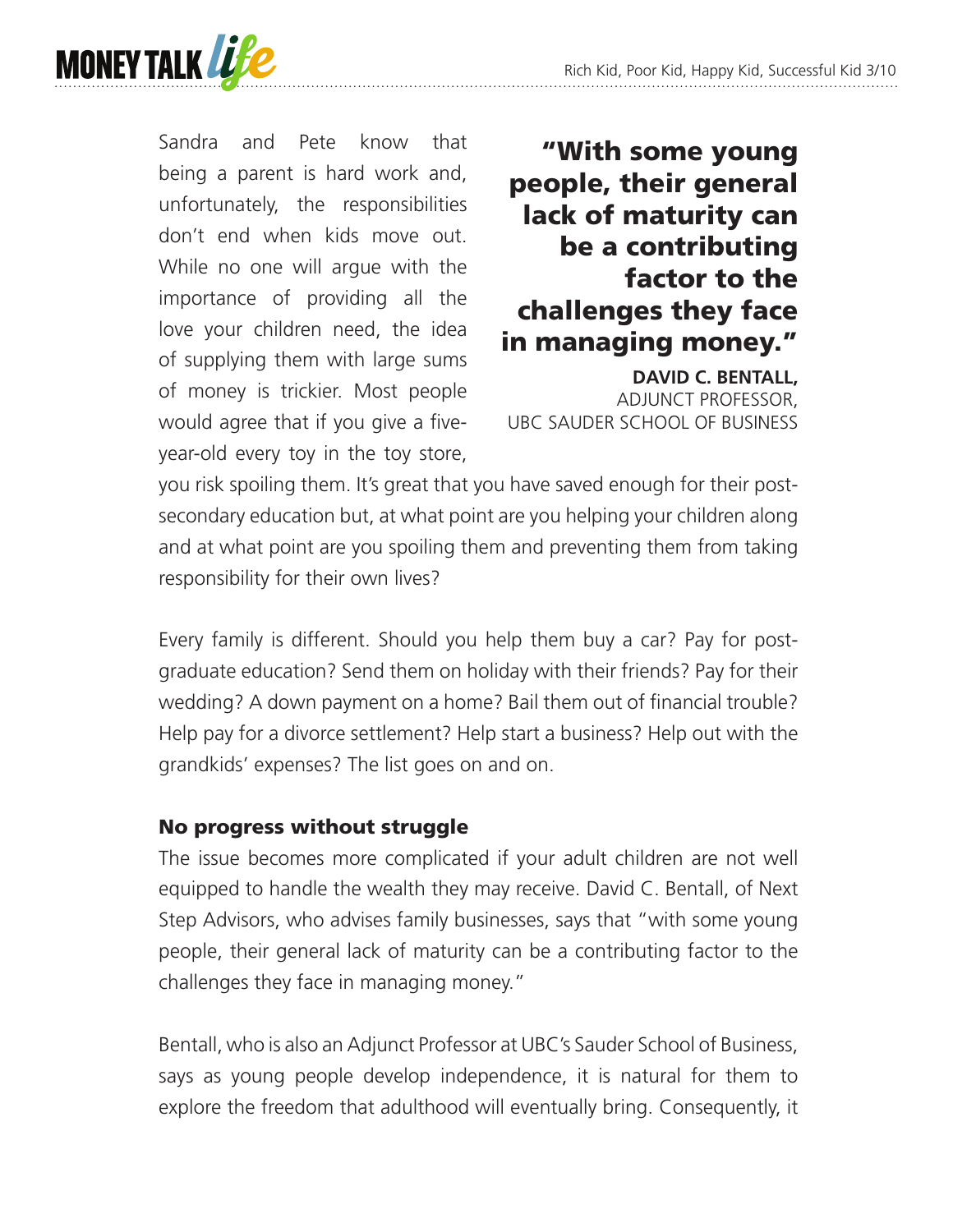

is also normal for them to "test their boundaries." But sometimes, in the process of individuation, young people will make unwise choices. We are not surprised when they make mistakes with how they spend their time, or who they choose as friends. Therefore, we should not be surprised when teens make mistakes with how they spend their money.

Obviously, if they obtain access to too much money at an early age, young people may begin to spread it around, hoping to buy a little happiness. However, seeing money simply as a way to buy "good times" or even to attract friends, can develop unhealthy patterns, he says.

Such a pleasure-seeking attitude towards money ignores the connection between wealth and the ability to earn it. This attitude can also divorce individuals from the responsibilities that come with wealth, including saving, investing, budgeting, and even charitable giving, Bentall says. If parents are wise, they will help their children to learn the connection between all these elements.

Interestingly, Bentall notes that recent research has shown that a high percentage of lottery winners (those who did not "earn" their wealth) do not experience an increase in happiness with their new wealth. This is a clear illustration of the idea that money does not buy happiness.

Unfortunately, if young adults are given too much money before they are ready, they may try spending it on a lot of different things before they learn this lesson.

Moreover, Bentall says that having access to wealth that you haven't earned may also have negative consequences for how a person develops a sense of financial capacity and responsibility. This is because money given too early, or too freely, can result in young people not being motivated to develop their own "financial muscles." Obviously, no one can develop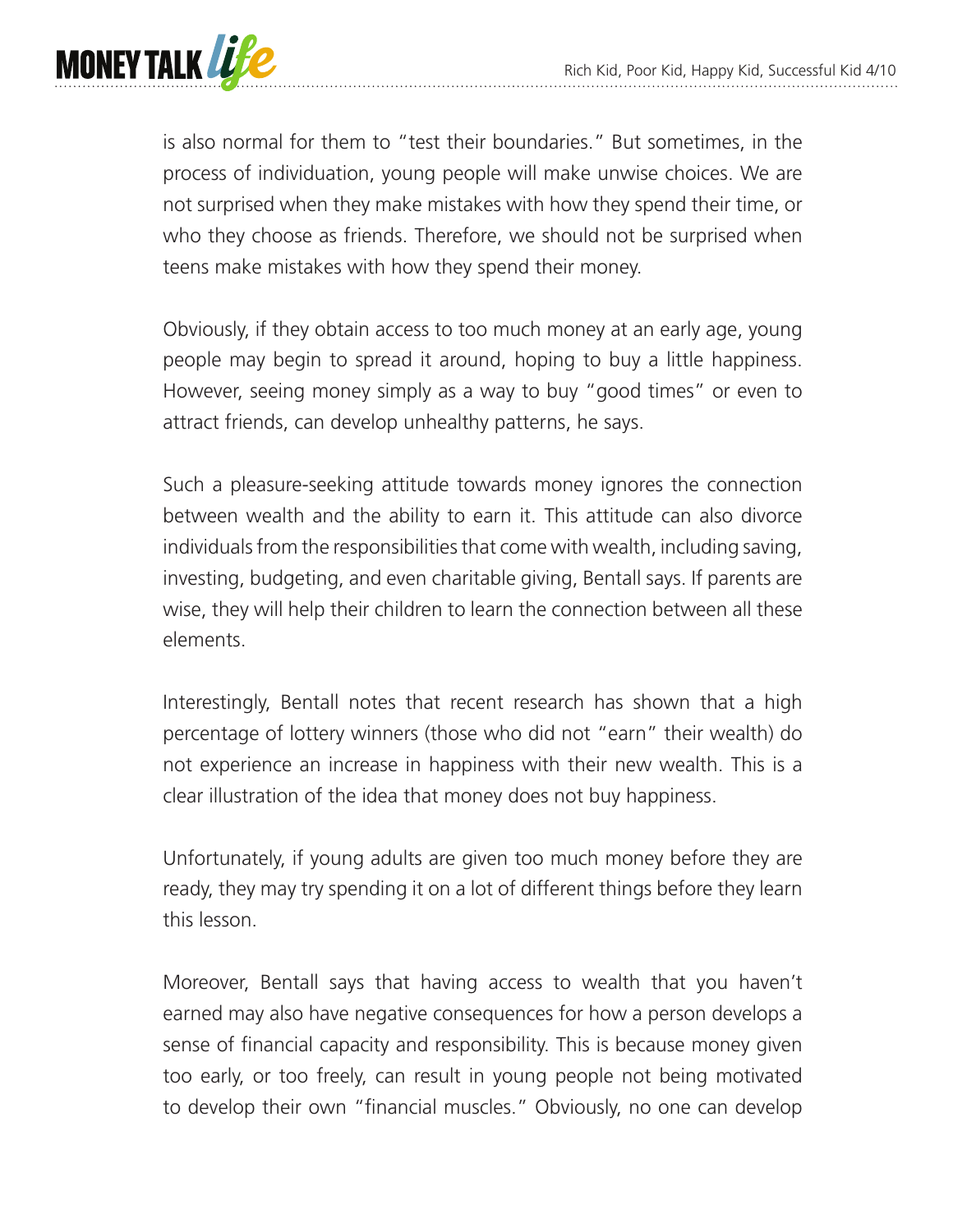

their own muscles by watching their personal trainer work out. Similarly, if parents do for their children, what they could do for themselves, they may be inadvertently limiting their offsprings' growth.

Just like we will permanently damage a butterfly if we cut it out of a cocoon instead of letting it struggle, a young adult may not develop to their full potential unless they are motivated to work hard to acquire their own wealth. "If they don't have the struggle that leads to growth and to

"I have clients who say . . . 'I want to make sure that (my kids) only get what they need, but I don't want them to lose their drive and ambition by receiving a substantial amount.'"

SAMAN JAFFERY ULLMANN, ESTATE AND TRUST ADVISOR, TD WEALTH

developing their own capacities, we can end up destroying the butterfly in the process," Bentall says.

The struggle of life was all about Sandra and Pete's decision. They simply believed that the life experiences they developed while fighting to get ahead would simply be absent if their children were loaded with money at a young age.

## When is the best time to give your children money

Saman Jaffery Ullmann, an estate and trust advisor at TD Wealth, says that many clients with similar problems are talking to her, wondering when and how is the best way to pass on wealth. She points out that once the money is in the hands of an adult child, the funds are vulnerable to creditors or unscrupulous friends and could be at stake if there is a breakdown in a marriage.

"The concerns depend on the family and the unique dynamics that exist within that family. Often, families with substantial amounts to leave are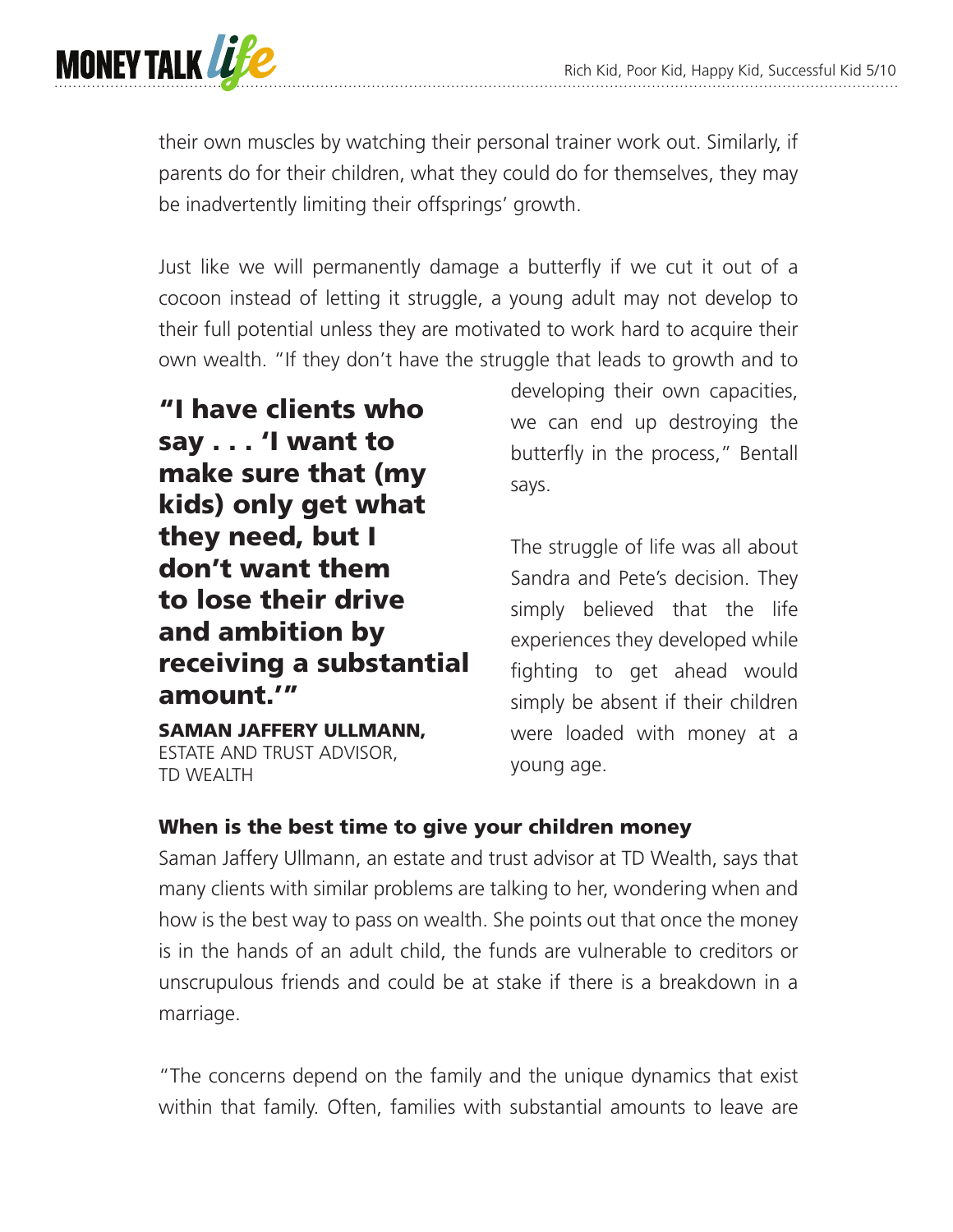

concerned that their children who inherit at a young age will squander the money that is left to them or won't manage it responsibly," she says. Needless-to-say, if a parent is always bailing their adult kid out of their credit card debt, it would be unwise to give them a lump sum of money with no strings attached.

"I have clients who say, 'My kids are finished university, I've invested a lot in them already, I don't want them to receive a large inheritance now that they are in their mid to late 20s, should something happen to me. I want to make sure that they only get what they need, but I don't want them to lose their drive and ambition by receiving a substantial amount,'" she says. This is exactly what Sandra and Peter have decided to do. They will give a certain amount of money to each of their three kids to get them started as young adults, and pay for any education costs. But after that, their kids can expect no inheritance.

Disinheriting adult children or removing them entirely from your estate plan is, according to Jaffery Ullmann, an extreme decision — one that may certainly be right for some families, but absolutely not right for others. Parents in Canada can choose to distribute their wealth however they see fit, including writing a child out of the will entirely (provided that their children are not dependents at the time of their death). However, under various provincial legislation (which can be different from province-to-province), she cautions that a will can be challenged for inequity or invalidity, as well as other claims asserted by disinherited children. If parents are not going to include their children in their wills, Jaffery Ullmann recommends that they work with an estate planning lawyer to ensure that their estate plan is reasonable and will not be subjected to a court challenge following their death.

Jaffery Ullmann also says that if parents are going this route they may consider speaking to their children about their estate plan, if they are comfortable doing so. Especially if the parents have given significant gifts of money in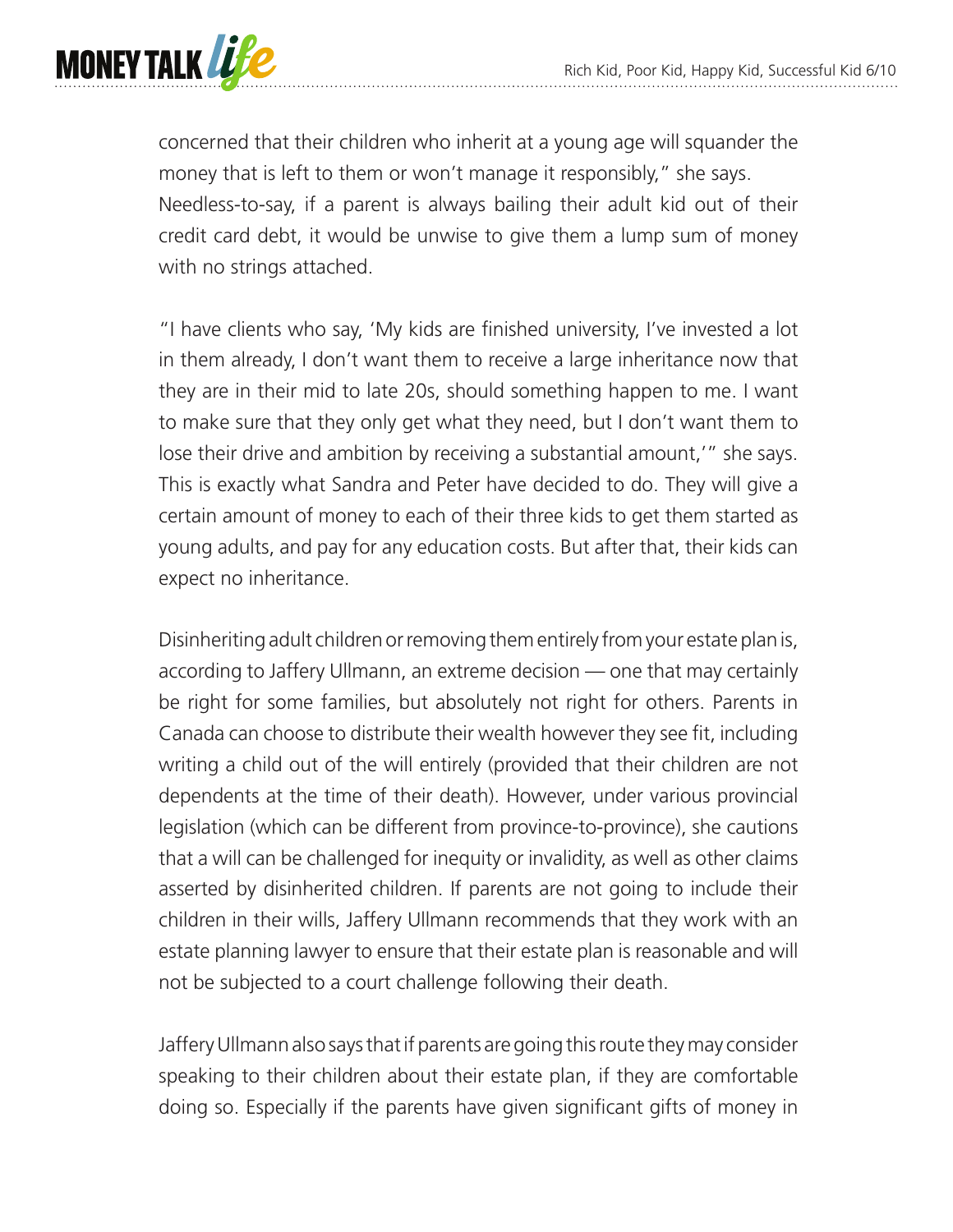

the past, parents can explain their decision not to give large bequests after they pass away — as it is not necessarily 'disinheriting' the children, but recognizing they have made a plan to help their children financially to a point, but not to make life too cushy for them. This also sends a message to adult children that they should plan for their own financial future, and not necessarily count on a large inheritance.

## Determine how to distribute money – trust planning

Jaffery Ullmann says there are several methods parents can consider when thinking of passing wealth to their adult children. First, parents should consider whether their children should receive their inheritance outright

at some age. For some children, who have disabilities or may never be able to manage money on their own for other reasons, there are other planning options to consider. But once parents have decided that they wish for their child to receive their inheritance outright, they should consider at what milestone age their adult children can make mature decisions about money. If this decision isn't made by the

"If they don't have the struggle that leads to growth and to developing their own capacities, we can end up destroying the butterfly in the process."

**DAVID C. BENTALL,** ADJUNCT PROFESSOR, UBC SAUDER SCHOOL OF BUSINESS

parents and reflected in the provisions of their wills, their children will be entitled to receive their inheritance at age 18.

However, Jaffery Ullmann says the overwhelming majority of parents feel that 18 is much too soon and risky an age, and delay an outright gift in a will to their children to a later age. This is an individual decision for each family — for some it will be age 20, for others it will be 40, and for some it may even be 65 — but the determining factor should be whether the parent will be confident the child will make mature use of it (paying down their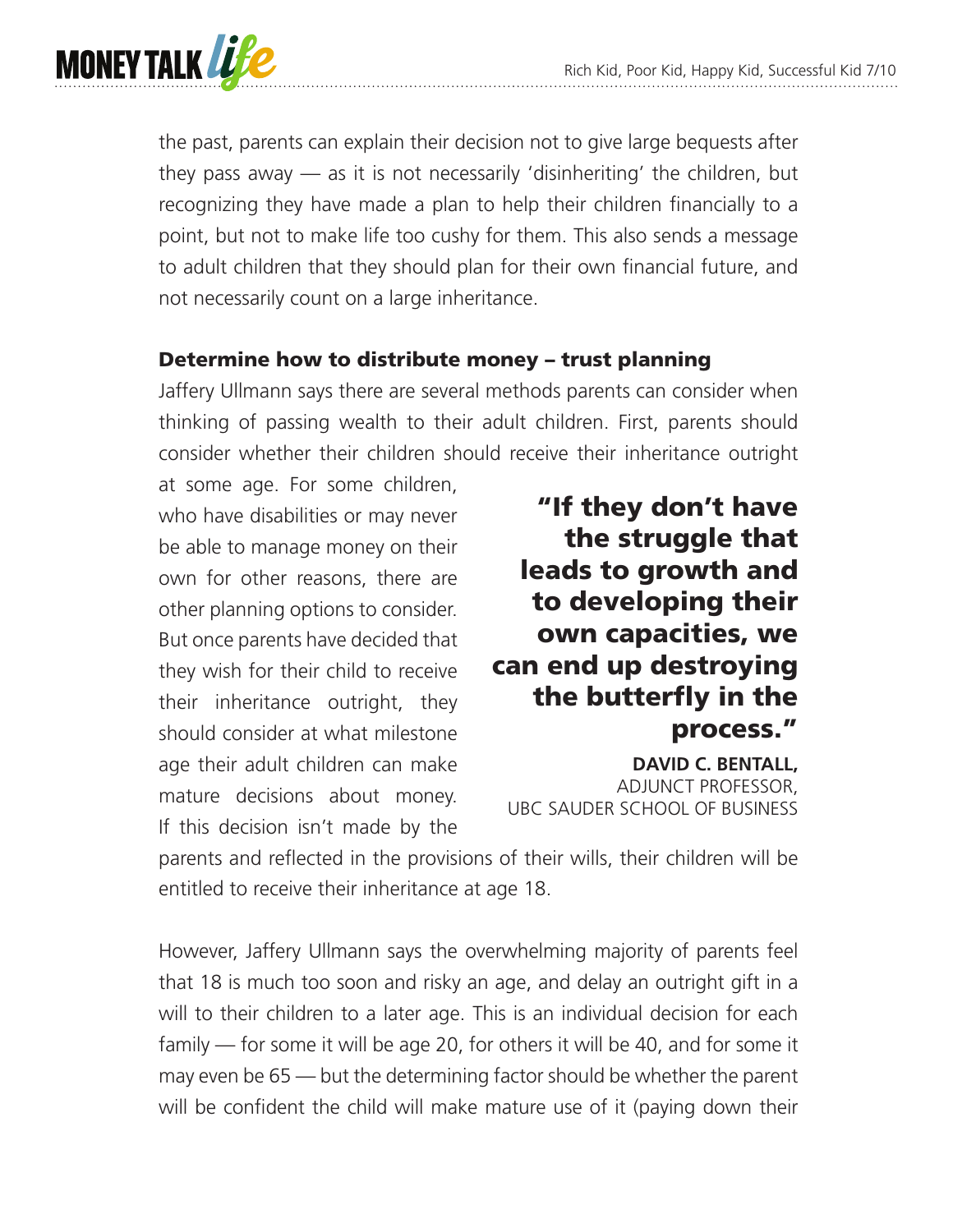

mortgage, investing in education or retirement) and not burn through the money. The hope is that by the milestone age specified in the will, the child will come to have similar values about money as the parent. Until the child reaches the milestone age, their inheritance is held in trust for their benefit.

Another method to protecting the family wealth can be to stagger distributions to a child, using a trust arrangement over a period of time, says Jaffery Ullmann. For instance, at age 30, 20% of the total distribution could be released and then the rest could be released in two distributions five years apart. In this way, a certain amount of wealth is distributed to provide a certain level of lifestyle, but not enough wealth is given to them to remove their incentive to achieve what they can in their working lives. This also provides the child with the opportunity to manage a large amount on their own for some time. If they make mistakes, hopefully by the time the next distribution is paid out to them, they'll have learned from these mistakes.

Conditions and criteria for distributions can be included and customized in the terms of a trust, but Jaffrey Ullmann cautions that parents shouldn't try to 'rule from the grave', at least without reason, when deciding the circumstances under which their children can access money or not. For instance, supplying funds for education, health care expenses, or the down payment of a home may be fine, but stipulating changes in a child's lifestyle — demanding someone marry within their ethnic or religious group — will not endear you in anyone's memory and may not be enforceable.

## Maturity about money doesn't come naturally

Maturity about financial matters does not come naturally, and the responsibility of teaching children about responsible spending and money management falls on parents to impart to their children at an early age. Closely related to this is that children are different (of course!) and one may be more ready to handle money at a younger age than an older sibling. In fact, depending on a child's circumstances and achievements, one child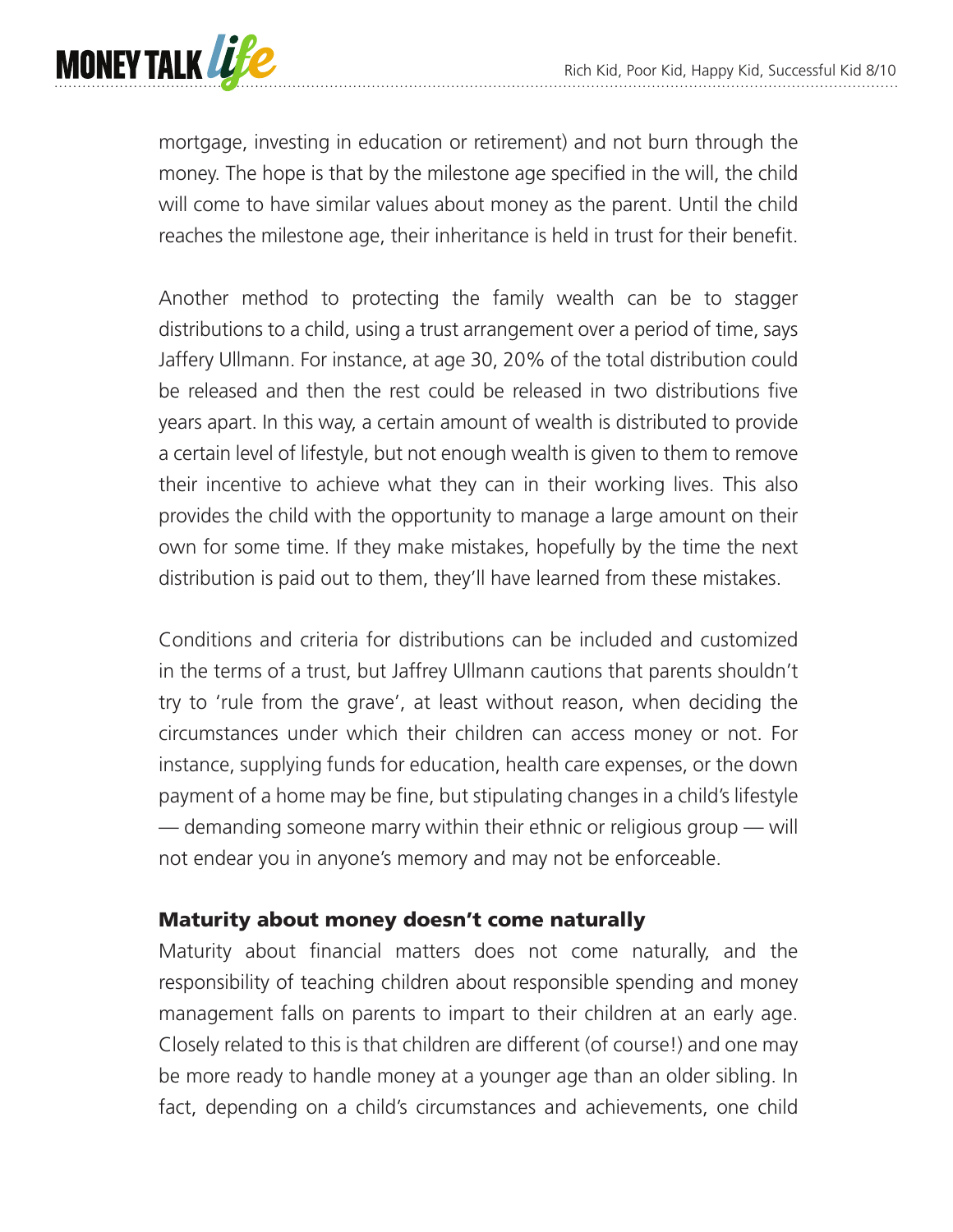

#### Dos and Don'ts for leaving enough (but not too much) money for your children

#### DO

- Be a role model who exemplifies the virtues of hard work, education and the rewards of being self-sufficient.
- Gear an inheritance to financial goals, not the emotional needs of the parent or child.
- In your will, consider a trust to manage an inheritance for children and young adults.
- Consider what age is appropriate for adult children to receive an inheritance or gift of money outright: some will be mature at 20 and others at 40. Some may never be ready or may need a trust to run for their lifetime.
- Consider staggering a distribution of money over time in a trust fund so that large lump sums don't disrupt a child's ambition or allow them time to mature.

#### DON'T

- Forget to teach your children about the value of money early in life.
- Leave so much money that it distorts their ambitions and goals.
- Neglect warning signs your adult children are inexperienced money managers (i.e., have credit card debt).
- Rule from the grave. The terms of a trust should be able to consider various possible future scenarios and adapt accordingly to the needs of children.

*Saman Jaffery Ullmann, Estate and Trust Advisor, TD Wealth*

may not need an inheritance as much as another who is younger, still in school, or have other significant factors that weigh in their favour.

Jaffrey Ullman said that if you think your kids will be okay without a large inheritance, be sure to communicate with them early so as not to raise expectations and to thwart the possibility of challenges to your will after you're gone.